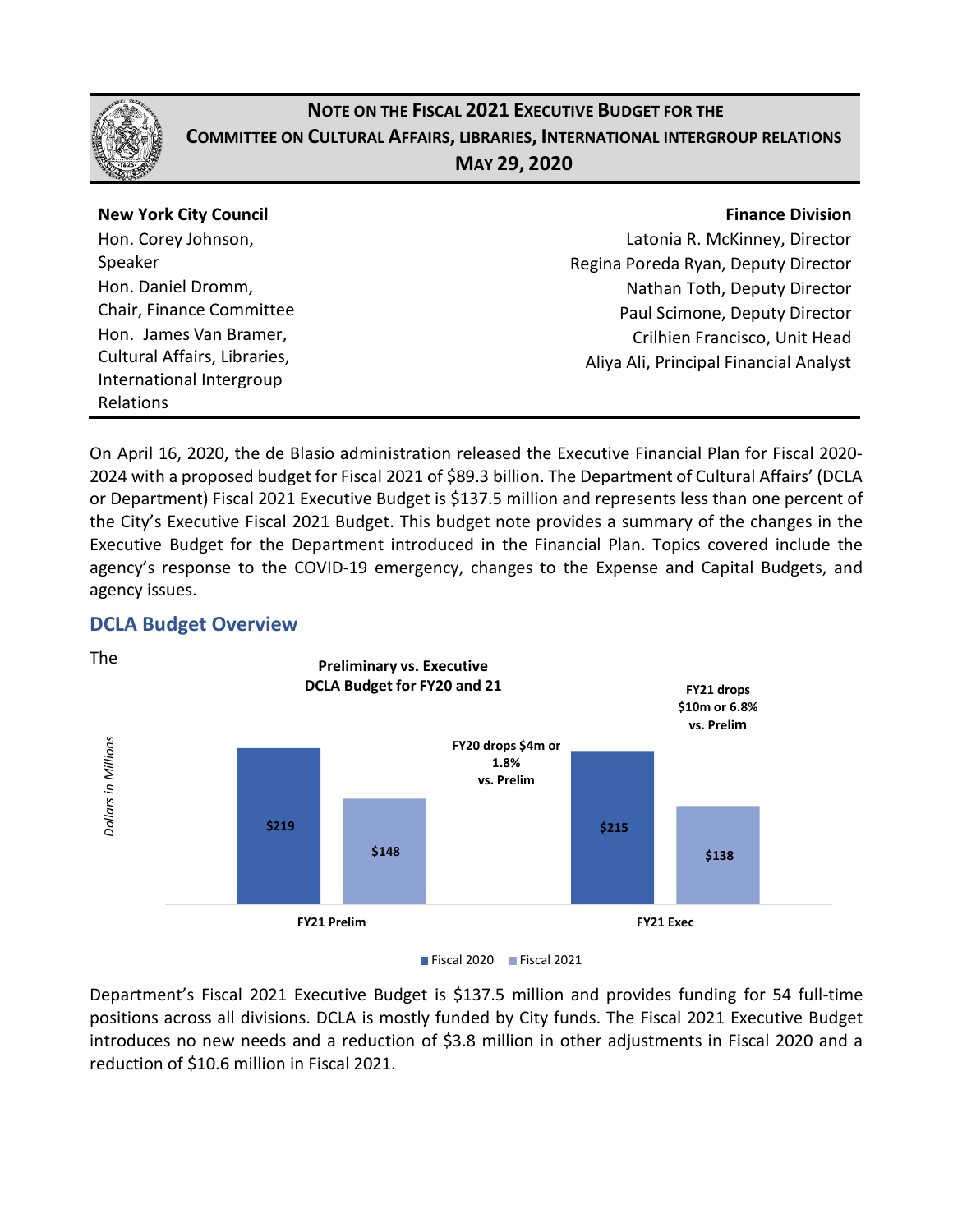

Changes introduced in the Executive Plan lower the Department of Cultural Affairs' budget for Fiscal 2021 by \$10.6 million. The major changes are described below:

### **Executive Plan Changes**

#### **PEG Program**

- **Unspent Programmatic Funding.** The Fiscal 2021 Executive Plan includes a reduction of \$1.5 million from savings in Fiscal 2020 achieved through unspent programmatic funding. This includes \$641,000 from CreateNYC programs, \$79,000 Cultural Development Funds (CDF), \$30,000 Cultural Institution Group (CIG) emergency funds, \$172,000 from Affordable Real Estate for the Arts (AREA) initiative, \$149,000 emergency funds, \$300,000 from Building Community Capacity program and \$100,000 from Energy Coalition.
- **The Metropolitan Museum of Art Expense to Capital Swap.** The Fiscal 2021 Executive Plan includes a reduction of \$1 million in Fiscal 2021 for a capital swap that adds \$1 million to the MET's capital budget, in exchange for a \$1 million reduction to the MET's Fiscal 2021 operating subsidy. The Met is receiving additional capital funding in exchange for a reduction on the expense side.
- **Personal Services Re-Estimates.** The Fiscal 2021 Executive Plan includes a reduction of \$100,000 in Fiscal 2020 and \$83,000 in the out-years as a result of agency re-estimates. This was achieved through savings due to vacancies.
- **Building Community Capacity Program.** The Fiscal 2021 Executive Plan includes a reduction of \$300,000 in Fiscal 2021 and out-years through the elimination of the Building Community Capacity Program. This program worked to integrate cultural organizations with other community resources in specific low-income neighborhoods.
- **Subway Performer Funding.** The Fiscal 2021 Executive Plan includes a reduction of \$100,000 in Fiscal 2021 and out-years through the elimination of the Subway Performer Funding Program. This reduction fully eliminates the funding for this program that supported City subway train performers.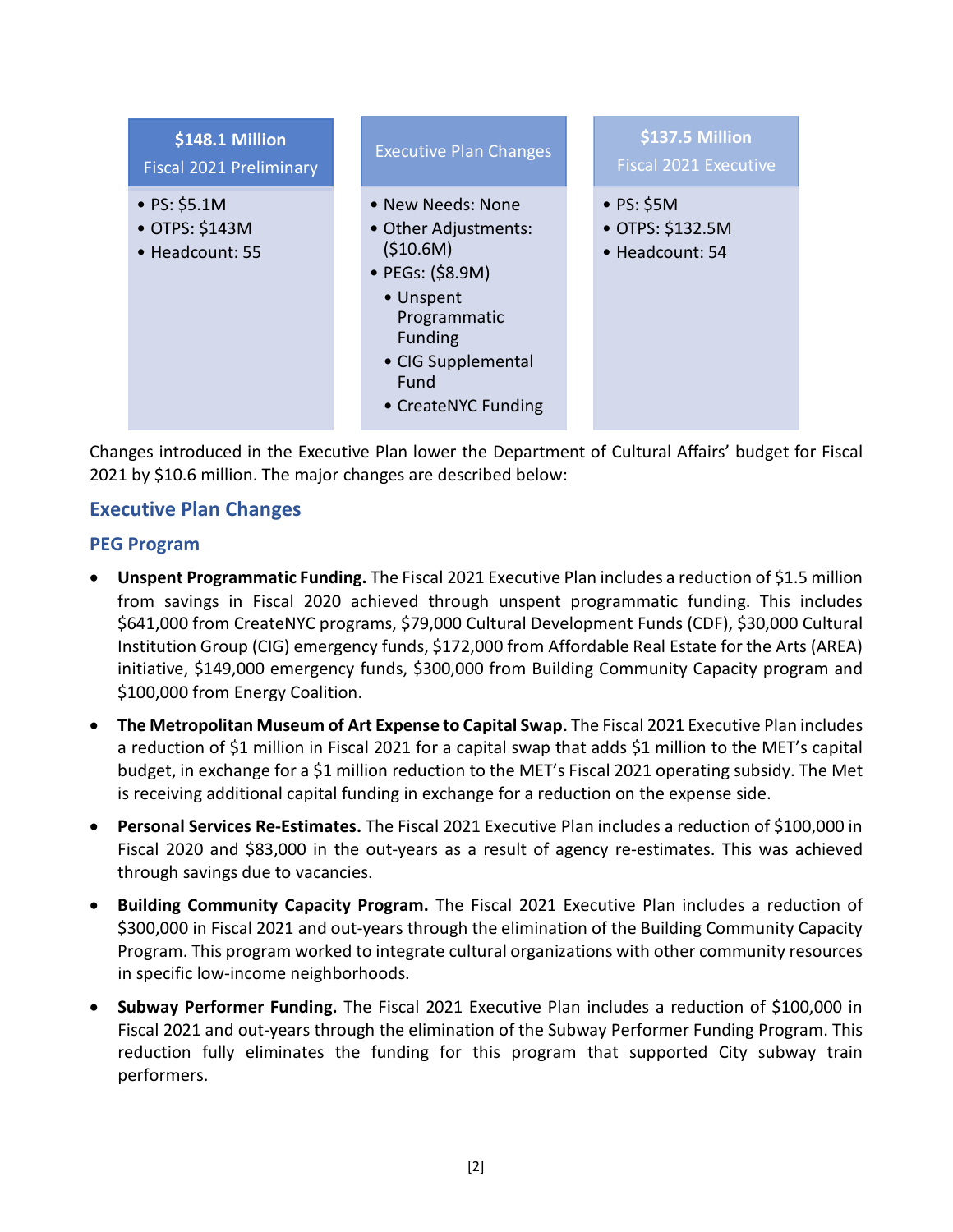- **Grant Funds from MET Admission Change**. The Fiscal 2021 Executive Plan includes a reduction of \$2.1 million in Fiscal 2021 in grant funds available through the MET's admission change. Funding available from the City's agreement with the Metropolitan Museum on their admissions policy will be redirected to gap-closing in Fiscal 2021 instead of funding additional grants to cultural organizations.
- **CIGs Supplemental Fund**. The Fiscal 2021 Executive Plan includes a reduction of \$1 million in Fiscal 2021 through a one-time elimination of supplemental funds for cultural organizations. The supplemental funds allow the CIGs to apply on a year-to-year basis for additional funding outside of their City operating subsidy.
- **CreateNYC Funding**. The Fiscal 2021 Executive Plan includes a reduction of \$3.4 million in Fiscal 2021 in CreateNYC programs. CreateNYC is NYC's cultural plan that provides a long-term framework for promoting greater equity, access, diversity, and expanding opportunities for all residents to participate in the City's cultural life.
- **Reduction to Emergency Fund.** The Fiscal 2021 Executive Plan includes a reduction of \$400,000 in Fiscal 2021 in emergency funds. These funds are allocated in the event of serious, unforeseen circumstances at cultural organizations, both CIG and those funded through CDF.
- **Non-CIG Energy Subsidy**. The Fiscal 2021 Executive Plan includes a reduction of \$625,000 in Fiscal 2021 in energy subsidy for organizations that are on city property but are not CIG's.

### **Other Adjustments**

• **Expense for Conservation and Efficiency Leadership (EXCEL) Program.** The Fiscal 2021 Executive Plan includes \$759,000 in Fiscal 2020 as a result of a Memorandum of Understanding (MOU) with DCAS. EXCEL is the Expense for Conservation and Efficiency Leadership program, which uses PlaNYC expense funding for energy conservation initiatives. Funds are used for energy efficiency operations and maintenance measures, tools and equipment to assist facilities personnel, training programs, and outreach and communication efforts for awareness activities.

Through this program, the Administration supports energy sustainability and funds cost-effective energy efficiency activities. DCLA reimburses cultural institutions for participating in the energy savings program.

• **Heat, Light and Power.** The Fiscal 2021 Executive Plan includes a reduction of \$3.2 million in Fiscal 2020 in heat, light and power expenses. The Office of Management and Budget (OMB) worked with New York City Department of Citywide Administrative Services (DCAS) to estimate energy savings, factoring in the impact of closures due to the virus.

### **Impact of COVID -19**

When the Preliminary Budget was released in January 2020, the City's fiscal position was entirely different. During the intervening three months, the coronavirus disease or COVID-19 has ravaged our health-care system and our economy. Since then, cultural institutions had to shut down and face financial insecurity and uncertainty. The sudden and complete disruption of New York City's cultural institutions and community as a result of COVID-19 is unprecedented and breathtaking. All of the organizations had expected to see major traffic during spring break and are not able to host their large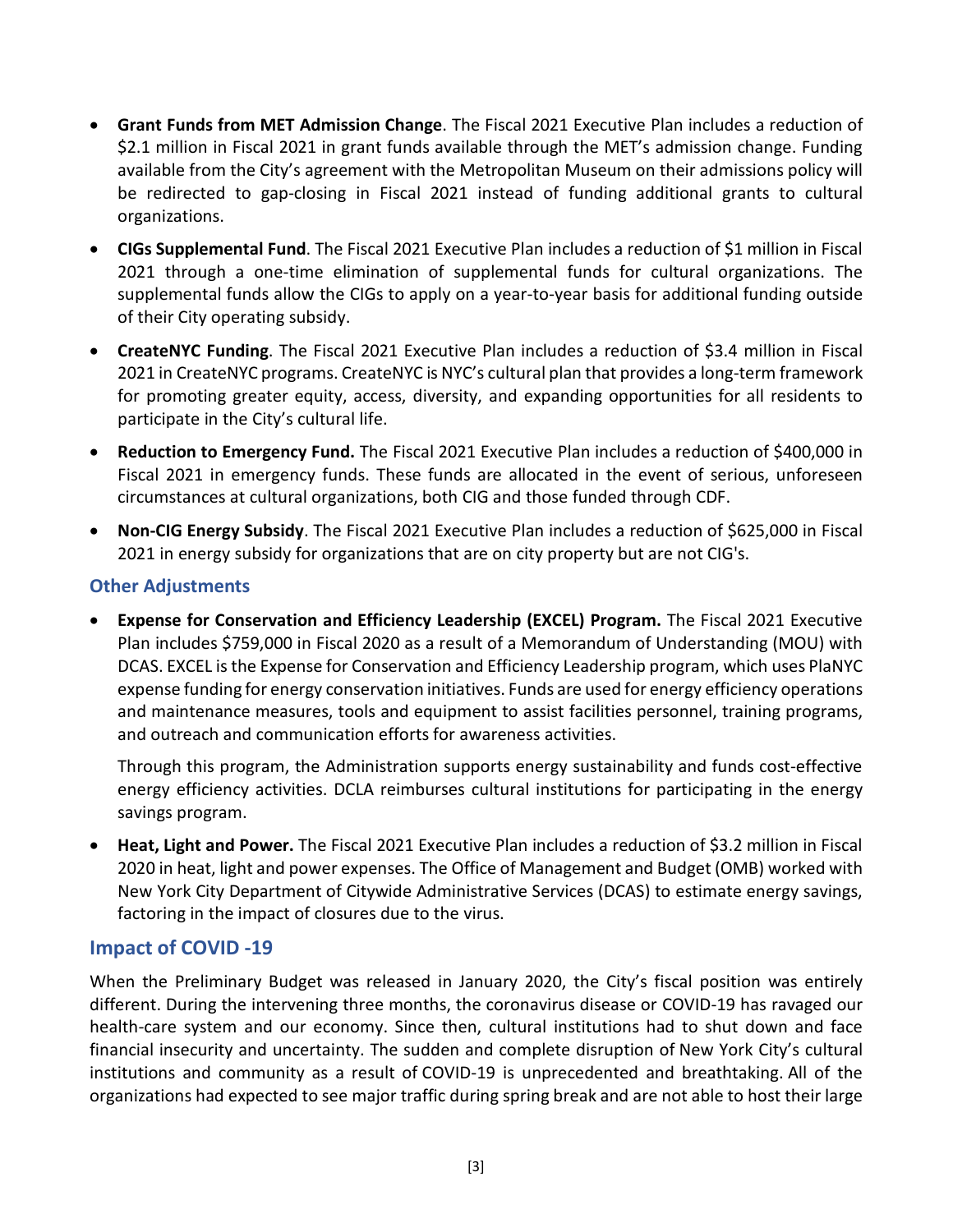fundraisers and galas. Institutions are doing whatever they can to support their staff, including partial furloughs and leadership pay cuts but many organizations have still needed to do major layoffs to be able to continue to exist.

In addition to cash flow issues, many organizations were unprepared for this crisis in terms of having the adequate infrastructure in place to address it. Some organizations have hired digital staff since closing their doors, while others have expressed the need for access to services such as human resources, legal, fundraising, financial, and even IT guidance or consultants. Many organizations have created or seen an unprecedented demand for an online presence and are enhancing their digital infrastructure.

The City's cultural institutions have expressed that there are gaps in the funding eligibility of federal programs including employee caps and lack of direct focus on Cultural institutions in the stimulus package. On March 27, 2020, the National Endowment for the Arts (NEA) announced they will be distributing \$75 million in Relief Aid to arts organizations in need across the country which is far less than the need of Cultural organizations in NYC, which can easily run into billions of dollars.

#### **Capital Plan Overview**

In April, the Administration released the Capital Commitment Plan for Fiscal 2020-2024 (the Commitment Plan) and the Fiscal 2021 Executive Capital Budget (the Capital Budget). This section will provide an overview of the Commitment Plan and Capital Budget for the Department of Cultural Affairs (DCLA). Each one of these documents should support and be well integrated with one another to properly execute the City's capital projects, as well as meet its infrastructure goals. We will examine to what extent this is occurring, where improvements need to be made, and the overall feasibility of DCLA's capital program.

#### **Fiscal 2021 Executive Capital Budget and Commitment Plan for Fiscal 2020-2024**

The Capital Budget provides the requested appropriations for Fiscal 2020 and planned appropriations for Fiscal 2021 to Fiscal 2024. Appropriations represent the legal authority to spend capital dollars and are what the Council votes on at budget adoption. The Commitment Plan, which is a five-year spending plan, is the plan to spend those appropriations. The Capital Budget is significantly less than the Capital Commitment Plan because it does not include the current appropriations for Fiscal 2020 or the amount of funding that may be reauthorized or rolled into Fiscal 2021 in the Executive and/or Adopted Budget. This report provides an overview of the Capital Budget and Commitment Plan for DCLA.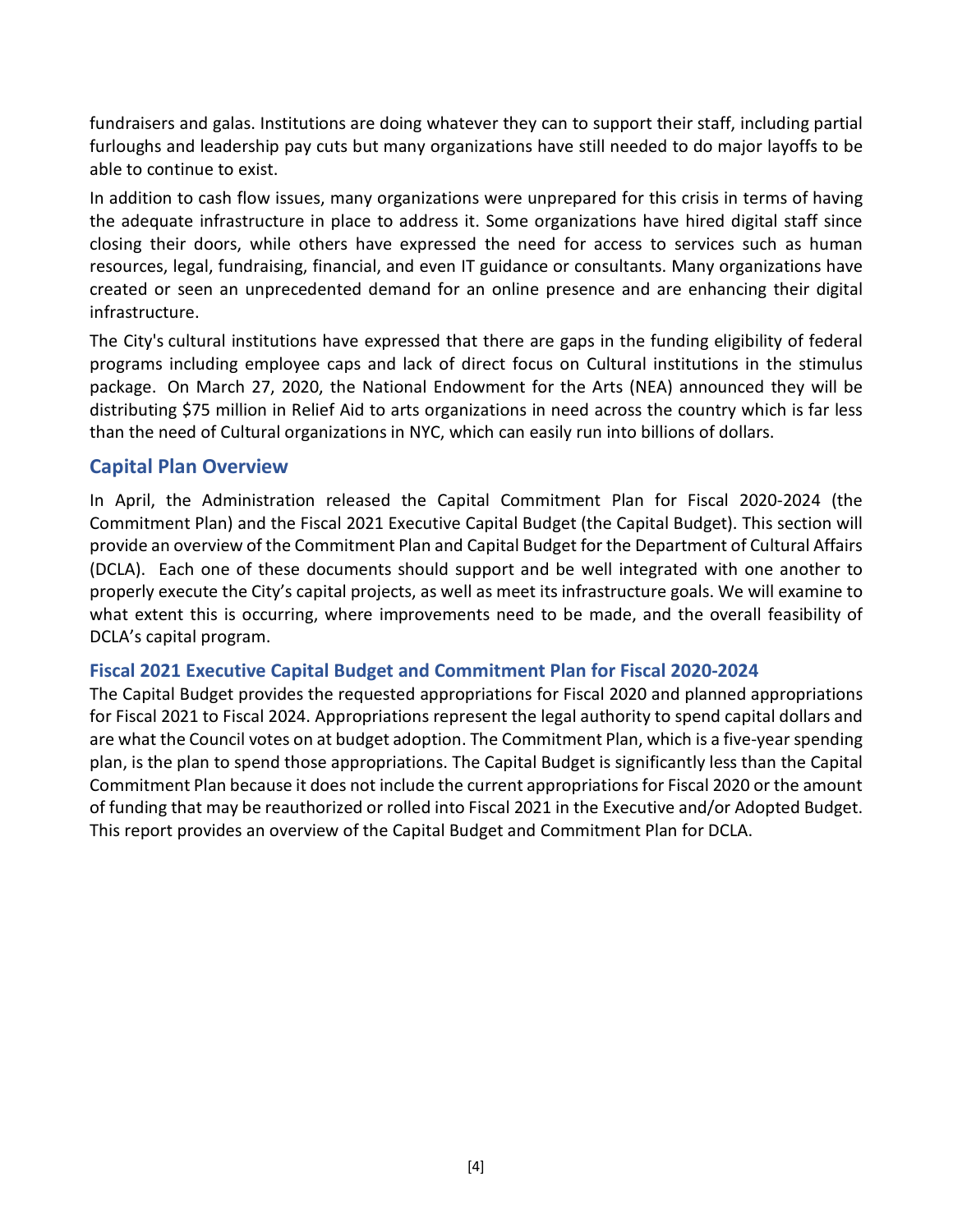

**Figure 3: Fiscal 2020 Available Appropriations and FY21-24 Capital Budget (000)**

As shown above, the DCLA's Fiscal 2021 Executive Capital Budget includes \$164.2 million in Fiscal 2021- 2024. Available appropriations for Fiscal 2020 total \$1.1 billion. This includes \$1.1 billion in reauthorized prior appropriations and \$112.1 million in adopted appropriations for Fiscal 2020, less actual commitments in the current fiscal year.

The Fiscal 2021 Executive Capital Commitment Plan includes \$1.1 billion in Fiscal 2020-2024 for the Department of Cultural Affairs (including City and Non-City funds). This represents approximately one and a half percent of the City's total \$83.2 billion Executive Plan for Fiscal 2020-2024. The agency's Executive Capital Commitment Plan is less than one percent or \$8.8 million larger than the Preliminary Capital Commitment Plan.

The total available appropriations for Fiscal 2020 are \$1.1 billion against planned commitments totaling \$292.2 million. This excess balance of more than \$807.8 million in appropriations gives the Administration considerable flexibility within the capital plan. However, as the commitment of appropriations are legally bound to their budget line descriptions, this flexibility is more limited than it appears from this variance alone.

The majority of the capital projects span multiple fiscal years and it is therefore common practice for an agency to roll unspent capital funds into future fiscal years. Therefore, it is assumed that a significant portion of the agency's Fiscal 2020 Capital Plan will be rolled into Fiscal 2021, thus increasing the size of the Fiscal 2021-2024 Capital Plan. In Fiscal 2017, DCLA committed \$147.4 million or 27.2 percent of its annual capital plan of \$542 million. In Fiscal 2018, the Department committed \$75.4 million or 21.2 percent of its annual capital plan of \$358.7 million. In Fiscal 2019 the Department committed \$216.9 million or 54.8 percent of its annual capital plan of \$395.7 million. Fiscal 2019's high commitment rate is due to a few large project registrations including: the American Museum of Natural History Gilder Center, Studio Museum, Irish Arts Center, Helen Hayes Theater and several others. The DCLA Capital Team recently added a Budget Analyst position and have tried to be more strategic in its capital budget forecasting.

Historically, the Commitment Plan has frontloaded planned commitments for capital projects in the first year or two of the plan, and included unrealistically high planned commitments. At the Council's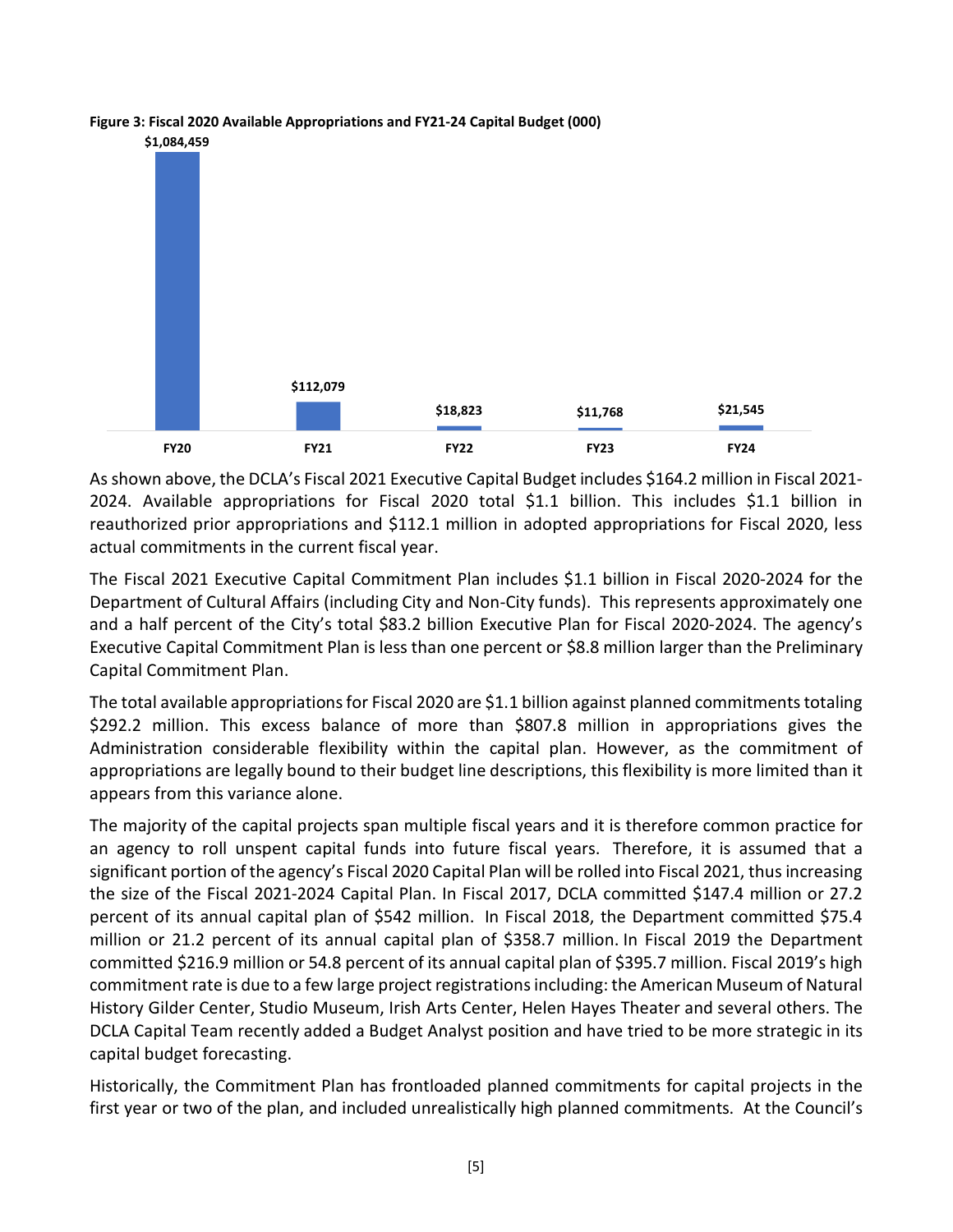continued urging, that practice has largely ceased. Beginning with the Fiscal 2020 Executive Commitment Plan, agencies' Commitment Plans are now more accurate, reflecting more evenly distributed planned spending across all years of the plan.

A natural result of more realistic timelines is capital projects extending beyond the Commitment Plan's five-year time frame. To address this the Administration has added Section VII. titled "Redistribution of the City's Capital Plan" to the Commitment Plan. What this section does is increase the transparency of the Commitment Plan by showing the distribution of funding beyond the required five years to ten years (Fiscal 2020 -2029). This extension allows the Council and the public to better differentiate between movement beyond the years of the Commitment Plan and a simple elimination of funding. DCLA's ten-year total is \$1.2 billion which is \$69.3 million greater than Department five-year plan. What this increase shows is the City's commitment to continuing many of its current projects beyond the time frame of the Capital Commitment Plan.



**Figure 4: DCLA Commitment Plan ('000s)**



In the Fiscal 2021 Executive Plan, DCLA has a total of 449 active projects for 225 organizations with a value of \$1.1 billion. This total only incorporates funds for active projects and not long-completed projects with a few thousand dollars in IFA remaining. DCLA did not add any new projects in the Executive Plan making the difference between the Executive and Preliminary Commitment Plans for Fiscal 2020 through Fiscal 2024 minimal.

However, some planned commitments have been moved into Fiscal 2021 through 2024 from Fiscal 2020 in keeping with the Council's recommendation to make the Commitment Plan more accurate. As illustrated in the figure below, Manhattan has the largest number of projects followed by Brooklyn.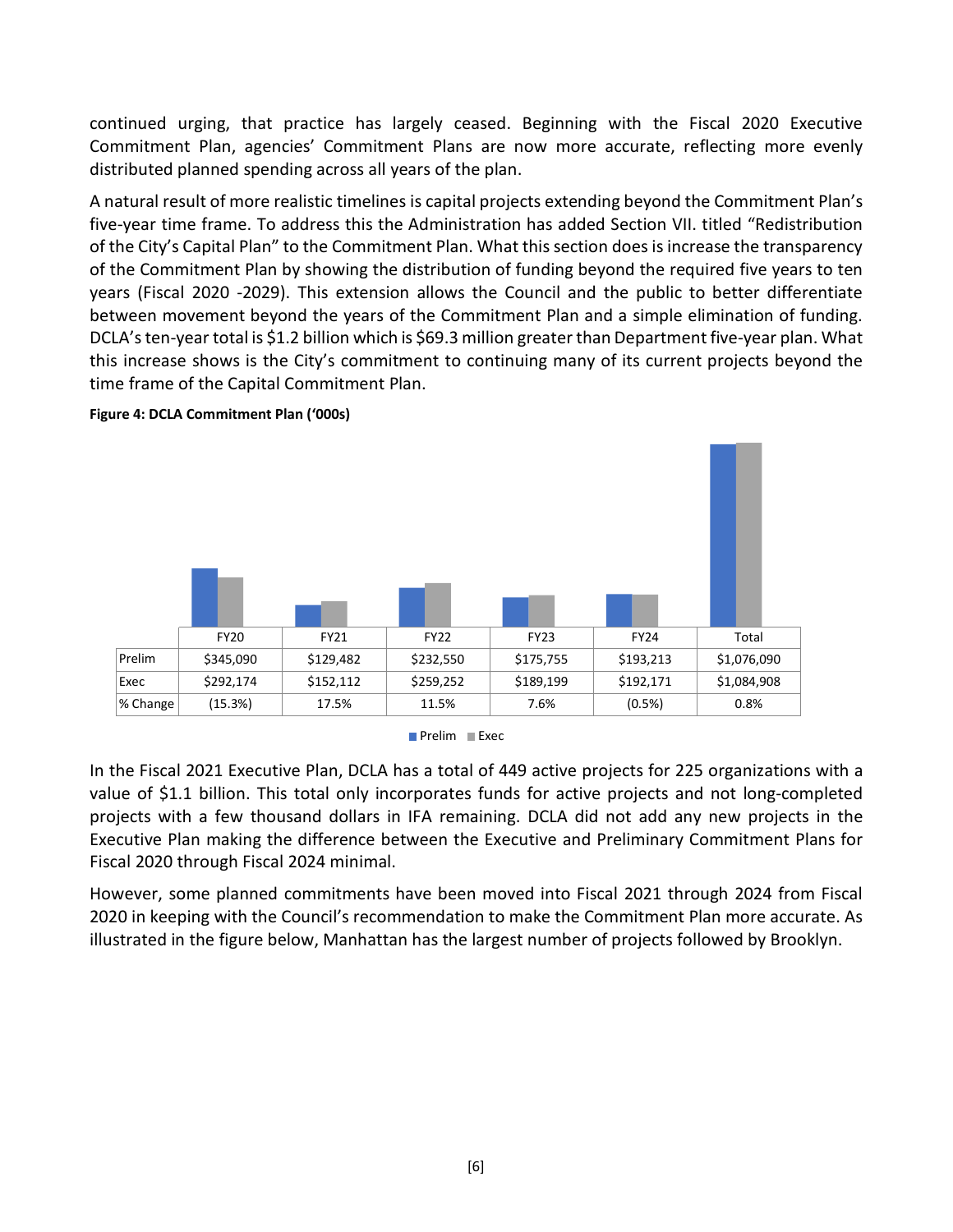#### **Figure 5: Total Projects by Borough**

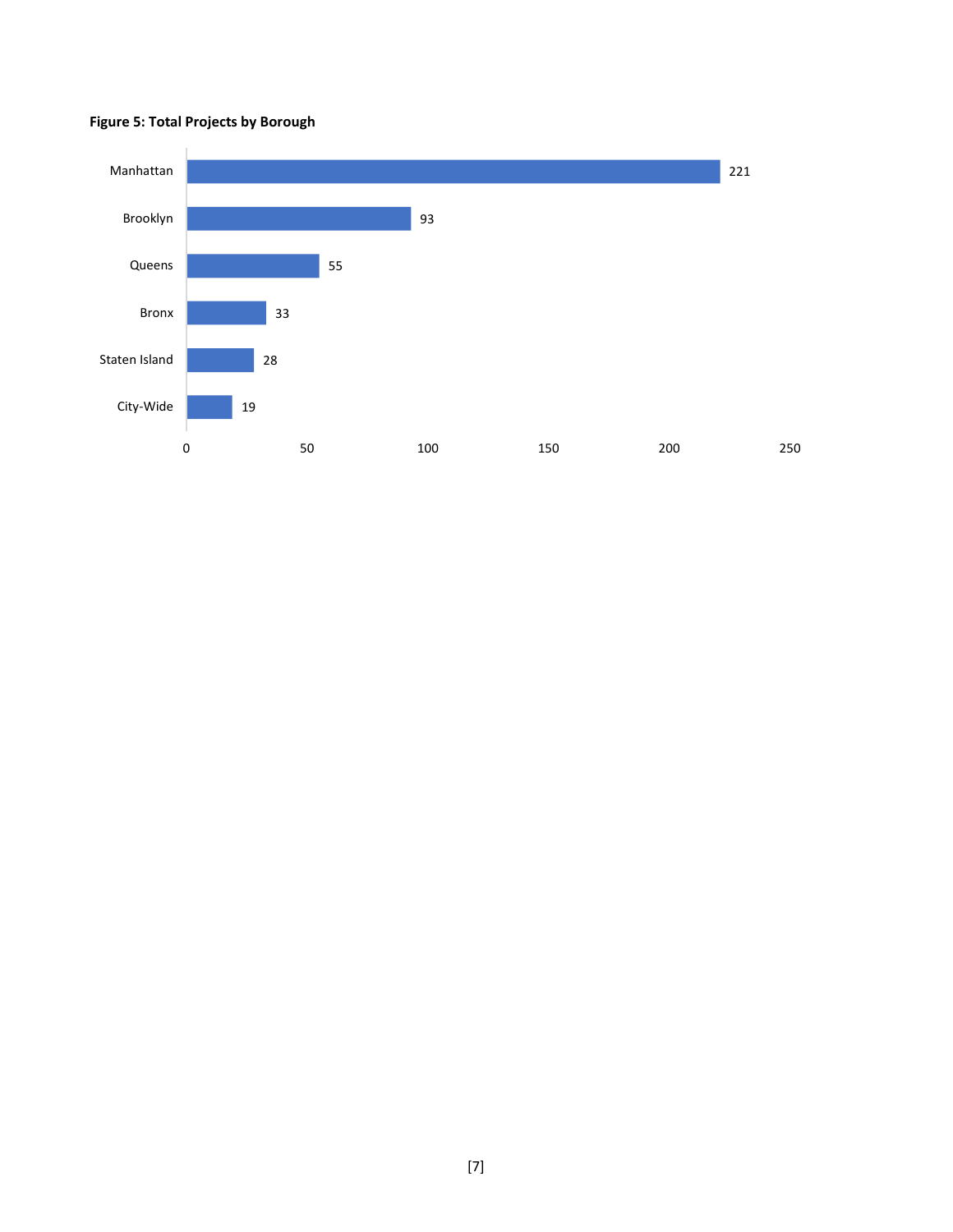# **Appendix 1: DCLA Financial Summary**

| <b>DCLA</b> Financial Summary         |             |             |             |             |                       |                  |
|---------------------------------------|-------------|-------------|-------------|-------------|-----------------------|------------------|
| <b>Dollars in Thousands</b>           |             |             |             |             |                       |                  |
|                                       | <b>FY18</b> | <b>FY19</b> | <b>FY20</b> |             | <b>Executive Plan</b> | *Difference      |
|                                       | Actual      | Actual      | Adopted     | <b>FY20</b> | <b>FY21</b>           | <b>FY20-FY21</b> |
| <b>Spending</b>                       |             |             |             |             |                       |                  |
| <b>Personal Services</b>              | \$4,662     | \$4,924     | \$4,959     | \$5,255     | \$5,002               | \$43             |
| <b>Other Than Personal Services</b>   | 187,836     | 200,164     | 207,137     | 209,446     | 132,513               | (74, 624)        |
| <b>TOTAL</b>                          | \$192,497   | \$205,087   | \$212,097   | \$214,701   | \$137,515             | (\$74,582)       |
| <b>Budget by Program Area</b>         |             |             |             |             |                       |                  |
| Office of the Commissioner            | \$6,482     | \$6,756     | \$6,822     | \$7,421     | \$8,289               | \$1,467          |
| <b>Cultural Programs</b>              | 65,899      | 71,932      | 84,709      | 81,599      | 29,293                | (55, 416)        |
| <b>Cultural Institutions</b>          | 120,117     | 126,400     | 120,566     | 125,681     | 99,933                | (20, 633)        |
| <b>TOTAL</b>                          | \$192,497   | \$205,087   | \$212,097   | \$214,701   | \$137,515             | (\$74,582)       |
| <b>Funding</b>                        |             |             |             |             |                       |                  |
| City Funds                            |             |             | \$211,576   | \$207,239   | \$136,990             | (574, 586)       |
| Capital-IFA                           |             |             | 248         | 248         | 249                   | 1                |
| State                                 |             |             | 3           | 3           | 3                     | 0                |
| Federal - Community Development       |             |             | 258         | 258         | 259                   | 1                |
| <b>Other Categorical</b>              |             |             | 0           | 465         | $\Omega$              | 0                |
| Intra City                            |             |             | 11          | 6,487       | 13                    | 2                |
| <b>TOTAL</b>                          | \$192,497   | \$205,087   | \$212,097   | \$214,701   | \$137,515             | (574, 582)       |
| <b>Budgeted Headcount</b>             |             |             |             |             |                       |                  |
| <b>Full-Time Positions - Civilian</b> | 50          | 52          | 55          | 54          | 54                    | (1)              |
| <b>TOTAL</b>                          | 50          | 52          | 55          | 54          | 54                    | (1)              |

*\*The difference of Fiscal 2020 Adopted Budget compared to Fiscal 2021 Executive Budget.*